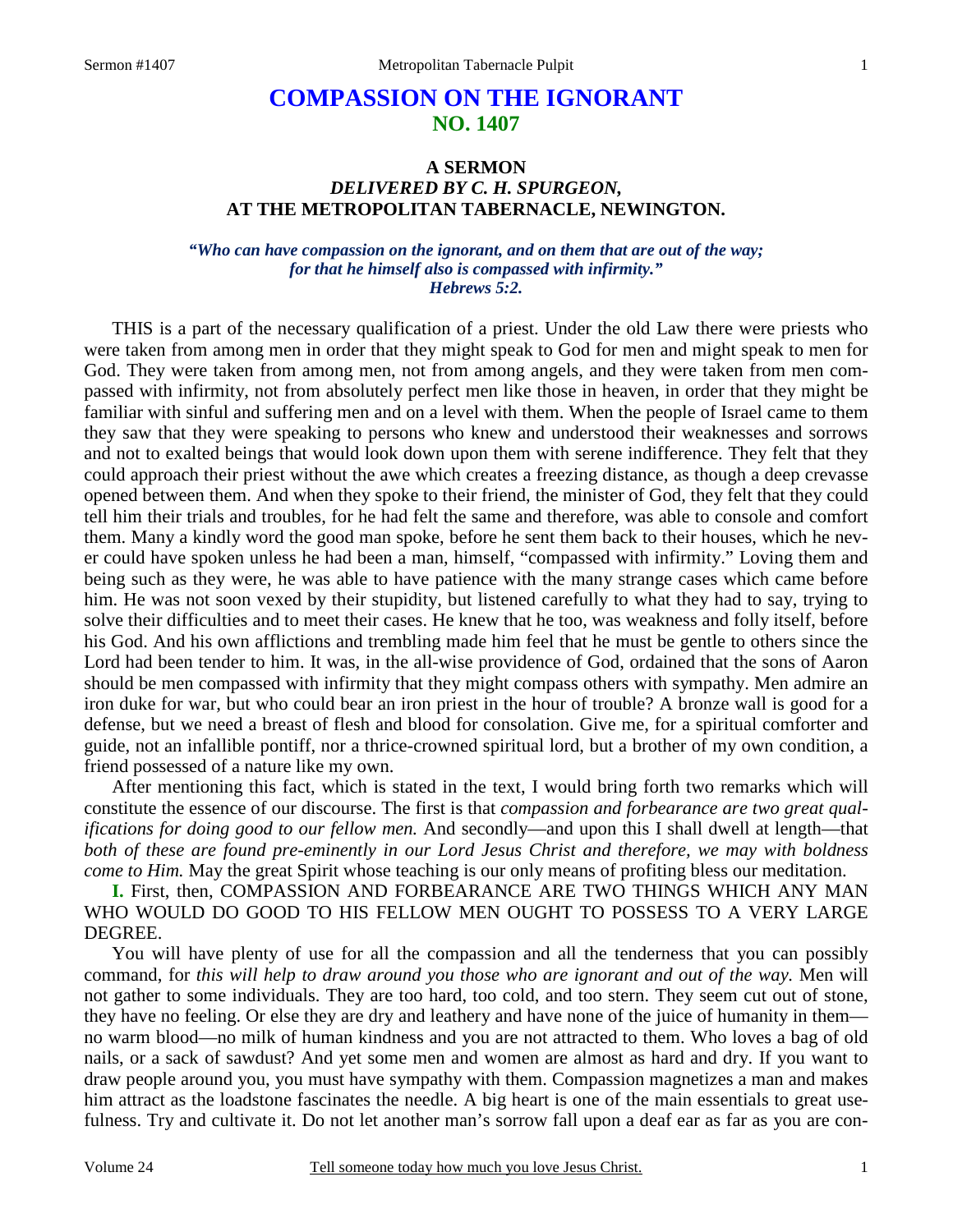cerned, but sorrow with the sorrowful and have compassion upon the ignorant and those that are out of the way. They will soon perceive it and they will do to you as they did to your Master, of whom we read, "Then drew near unto Him all the publicans and sinners." Men will cluster around you like bees around their queen. They will not be able to help it. They will not wish to help it. Love is the queen bee and where she is, you will find the center of the hive.

*By this same spell you will hold those whom you gather,* for men will not long remain with an unloving leader. Even little children in our classes will not long listen to an unsympathetic teacher. Great armies of soldiers must be led by a great soldier, and children must be held in hand by child-like instructors. When human beings surround an uncompassionate person, they soon find it out and fly away at a tangent as if by instinct. You may collect people for a time by some extraneous means, but unless they perceive that you love them and that your heart goes out with desires for their good, they will soon weary of you. The multitude still clung to the skirts of Jesus, even to the last, whenever He preached, because they saw that He really desired their good. You, dear friend, must have compassion if you are to keep up the attention of those whom you address. The earth is held together by the force of attraction and to the men upon it that same power is exercised by love and compassion.

*Compassion in your heart will also be greatly useful in moving sinners to care for themselves.* I believe there are some people who will never feel about their own souls, until they are driven to it by seeing that other people feel for them. If I remember the story correctly, Mr. Knill at one time was distributing tracts at Chester and went out where there was a company of soldiers. Many received the tracts, but one man tore the little book in pieces before the good man's eyes. And on another occasion the same individual said to the soldiers, "Now make a ring round him." The men stood round the preacher and then the wicked fellow cursed him in such a frightful manner that Mr. Knill burst into tears to hear such awful sounds. The sight of Knill's tears broke the heart of the blasphemer. Nothing else could have touched him, but he could not bear to see a strong man who was at least his equal, and probably his superior, weeping over him. Years later he came forward to acknowledge that the tender emotion displayed by Mr. Knill had touched his inmost soul and led him to repentance. Now, if you have compassion on other people, they will wonder why you should be so much concerned for them. "Why do you care for me?" said a reprobate to an earnest Christian who tried to win him. "Ah," said another, who looked at it from the opposite side, "no one cares for my soul. I have nobody to pray for me, nobody to care for me, or I might have some hope." It is clear, beloved brothers or sisters, that if you feel moved of God to seek the good of your fellow men, as I trust you do, the first things you need are compassion, forbearance, patience, sympathy and without these you will no more touch the hearts of those to whom you speak than would a parrot or a talking robot.

*You also need great compassion to insure your own perseverance,* for if you do not love the children of your class, if you do not love the people whom you try to benefit as you go from house to house, if you have no compassion for the dying sinners around you, you will soon give up your mission or go about it in a merely formal manner. You will not find the conquest of the human heart to be an easy thing. Indeed, it is the most difficult of all enterprises. Unless you so love men that you will bear a thousand rebuffs and disappointments and will still press on with the blessed news of mercy—unless, I say, you have a compassion as enduring as your own life, you will fail and be discouraged and cast away the sacred nets with which you fish for men and the seed basket from which you scatter the heavenly seed. You may perhaps, continue to sow a handful here and there, but you will never reap a large harvest unless the heart moves the hand.

Besides, *only compassion of the heart can teach you how to speak to others.* I have often been pleased to see how young converts manage to tell of the love of Christ to people much older than themselves and do it very effectively too. You cannot take a man into college and teach him how to preach to sinners rightly by giving him books, or lectures, or rules. No, that must be learned by a kind of instinct of the new nature which teaches the man who is ordained to do it. Nobody, I suppose, teaches the young mother how to manage her first child and yet somehow or other, it is done because she loves it. It is wonderful to me, how a widow with quite a swarm of children somehow provides for them. I cannot tell how, but the love she bears them leads her to make exertions which would seem impossible to anyone

2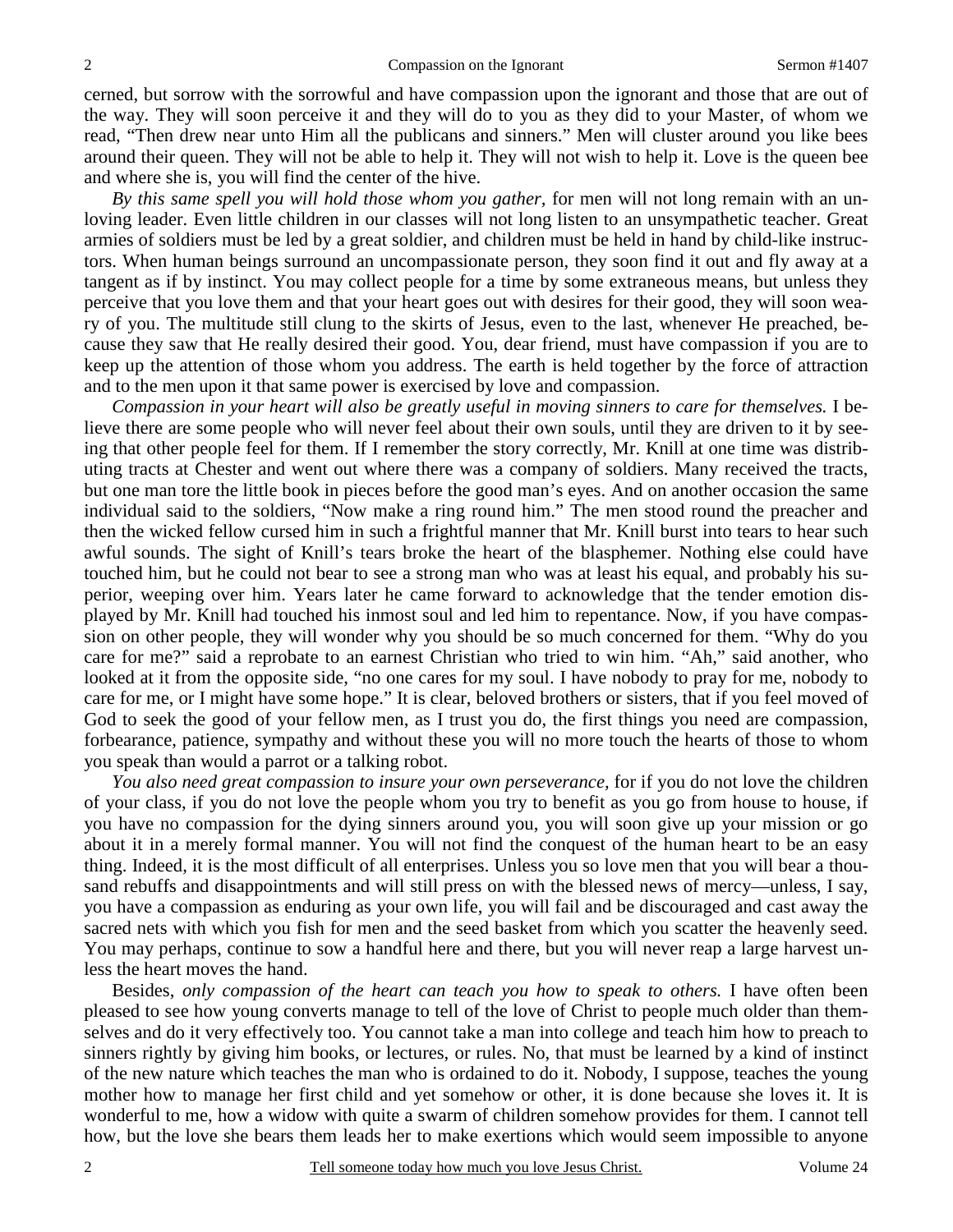else and the little ones are somehow or other housed and fed and clothed. If you have love enough, you can win any man to Jesus, by God's grace. If his heart is as hard as a diamond, why then, you must have a purpose twice as hard as a diamond and you will yet cut him to his heart. If you are resolved that you will move heaven and earth that some soul shall feel the power of the gospel and if you will go with mighty prayer and invoke the aid of the Divine Spirit, I do not see that you can fail. You *must* do good if you have but love enough and heart enough. These are the main qualifications, I believe, for a minister of the gospel, for the teacher of a Sunday school class, or for any other sort of Christian worker plenteous compassion and unfailing forbearance.

If you possess these two things, dear friends, you will find that they will be very much tried and exercised. It will not be long, young worker, if you plunge into the midst of Christian service, before you will meet with open opposition. Scoffers will rail at you. Fools will laugh at you. It may be profane persons will swear at you. This is no uncommon thing. Now, if you can look upon an open opposer with compassion, you will not lose your temper, neither will you be at all distressed except for his sake. The surest way of putting down your opponents is to feel that they cannot make you angry or drive you from your purpose. Feel that you love them all the more because you see how greatly they need the gospel, and then the more they sin the more will you be certain that theirs is a case of great necessity requiring you to be in sevenfold earnest. I do not think however, that all workers are so much put about by open opposition as they are by those persons who never oppose, but who at the same time never yield. I do not know, sometimes, how to get on with certain people with whom I speak about Christ. They say, "Yes, sir. Yes, sir. Yes, sir." You say, "But, my dear friend, there is a necessity for a new heart." They answer, "Yes, sir, yes." "And you know there is no salvation except by faith in Christ." "Yes, sir. Yes, sir." I have spoken to one person several times who always thanks me for doing so and declares that it is very kind of me to speak to him. He says he is very much obliged to me and, "Yes, sir. Yes, sir." That is all I can get out of him. I do not wish he would swear at me, but if he would but say something or other rather outrageous, so that I might go at him hammer and tongs, I should really feel a little hopeful about him. But he never does this and I cannot therefore get at him. He will come and hear a sermon and he will not make many remarks about it, but he will say, "It was very nice and very clever and quite a treat," and that is all. You cannot entice these Pliables any farther. They conquer you by yielding, even as the bulrush vanquishes the north wind by bowing before it. These people disquiet earnest laborers and make heavy demands upon their compassion. We must get much love into our hearts and have pity upon these poor India-rubber souled people, or we shall become wearied and leave them to their fate. Have pity upon them and still go on with your holy endeavors, bearing and forbearing, even though they seem to frustrate you.

You will, also, often meet with very deceitful, hopeful persons, who encourage you much but disappoint you more. You say, "I saw a tear in that man's eye when I was preaching." Yes, he has a watery eye—perhaps he has been drunk and it is easy to weep, *then*. You lose your man after all. You say, "That woman is so attentive and earnest. I really think there is an impression made upon her." But byand-by you discover that there was a motive for the apparent attention and it was all pretense. Now is the time to have your compassion in full exercise, and the more often you are disappointed the more compassion must you feel. And the more must you resolve, God helping you, never to give up anyone until the funeral knell shall toll and the soul shall have passed beyond the region of your influence.

Alas, there is another and still more wearisome trial of faith and patience, for out of those who profess to be converted there are many who cause us grief of heart! Even when the wheat is come to the ear we may yet lose our harvest, even as the farmer, by smut and mildew, may see his fields blasted before his eyes. There are to be found persons who come forward and declare themselves to be upon the Lord's side, but very soon grow cold, fall into sin and turn aside from the narrow way. "They went out from us, but they were not of us," says John, "for if they had been of us, they would no doubt have continued with us." These are heart-breakers, thorns in our side and swords in our bones, causing us sharp sorrows and doing grievous mischief. Like Judas, they sell Christ for money and betray their Master and so prove themselves to be the children of perdition, though for a while numbered with Christ's disciples. Even these we must not cast off utterly, but pity them still and seek after the straying sheep. Do, my dear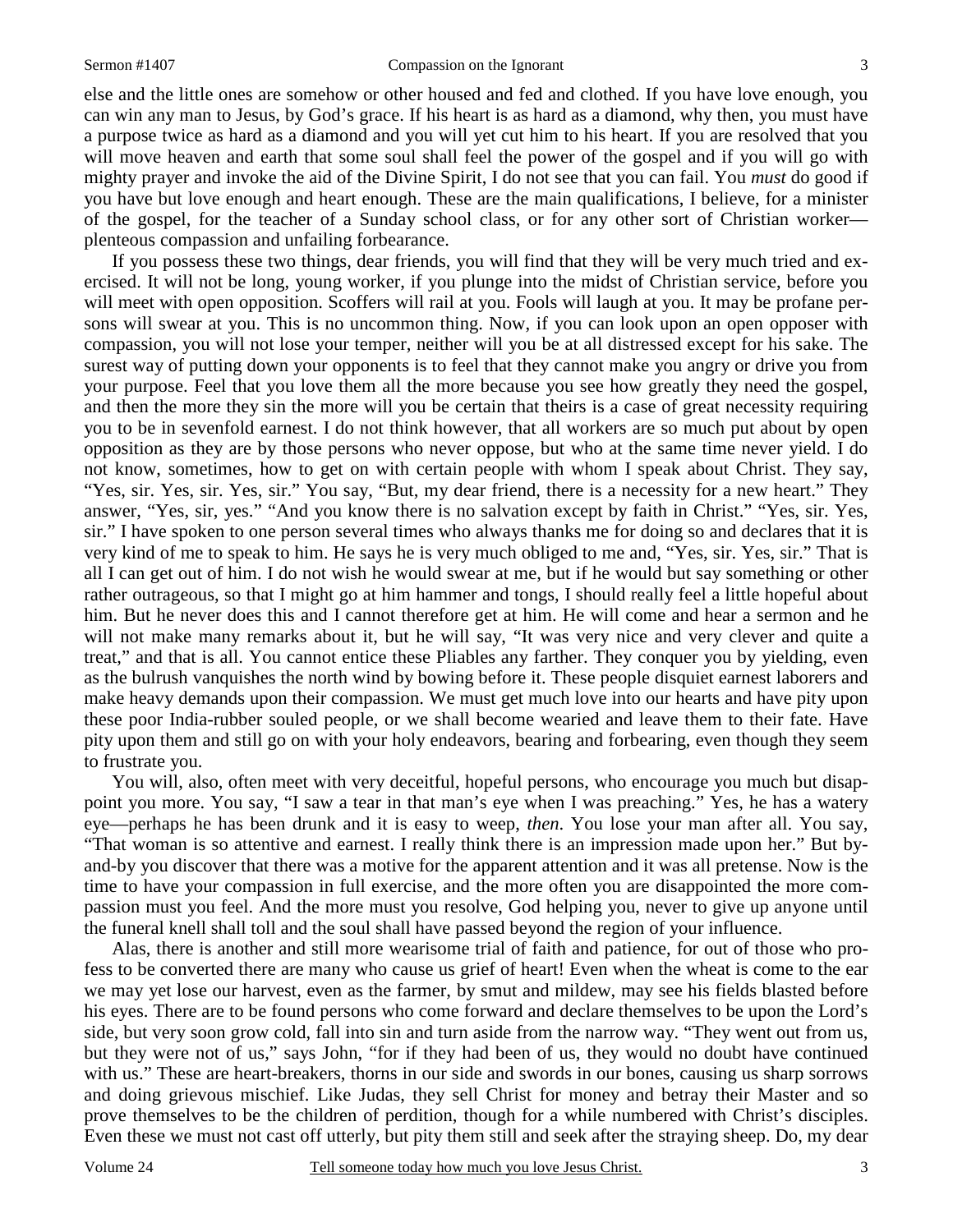brothers and sisters, shun everything that would make your heart callous towards the most provoking and deceitful. It is true their conduct tends to petrify the heart, but yield not to the wretched influence or you will suffer loss. Living in a city like this, where you get imposed upon very often, it is recommended to some people to get a little hard-hearted, but I cannot sanction such advice. I fear you will find the process acting upon you without your seeking it and I urge you to strive against it. Better to be often deceived than to become unfeeling. I would sooner be a dupe than a brute, though there is no need to be either the one or the other. Try to be tenderhearted, pitying and full of compassion. Labor with all your might to be as the text says—"A man who can have compassion on the ignorant, and on them that are out of the way."

Now, there are many reasons why we should have a great deal of compassion and forbearance. God has a great deal with us. You say that such a person grieves you. Alas, he has grieved God much more than you. Oh, but you have had patience with him and tried to bring him to Christ now these ten years. Remember that the Lord has had patience with him, perhaps, these 50 years. Do you reply, "But you do not know how badly he treats me"? No, but you forget how badly he treats your Lord Jesus. Has not man always provoked God? Have not the people grieved His Holy Spirit these thousands of years? It is a thought that ought to lay us in the dust, the innumerable provocations which surround the Most High and arise even from one man. But what must be the provocations caused by the four millions of this great city? What must they be from all the millions of the known world? Idols are worshipped and blocks of wood and stone set up and called gods while the true God is neglected. False doctrine is taught. A man claims to be infallible. Christ is forgotten, men trust in their own works and glory in their own pretended righteousness, and is not the Lord angered by all this? What with open blasphemy, Sabbath-breaking and a thousand forms of sin, God is terribly provoked. And yet He bears with it from day to day and does not suffer His fierce auger to smoke against His guilty creatures.

Is not the divine forbearance the miracle of miracles? I am sure, when I stood for a few minutes at the bottom of Pilate's Staircase in Rome and saw the poor creatures crawling up and down it on their knees, and the priests looking on, I thought that if I had the loan of a thunderbolt or two I would have cleared out all the impostors and their trumpery in the twinkling of an eye. And then I remembered that they were dealing with God and not with man. He looks down on antichrist and all its blasphemies and still stays His hand. He sees in this city of London sins which I dare not mention, yet does His thunder sleep. He hears man curse Him and even defy Him to His face, and still His compassions go forth and He bears with them still. Wonderful, wonderful is the omnipotent long-suffering of the Lord. Oh, then, my brethren, we ought surely to have patience with the trifling affronts which we have to put up with in the service of God, and we ought never to grow weary in well-doing.

Here is another point which will touch some of you more closely. Think my dear brother and sister in Christ, what patience God had with you all those years before your conversion and multitudes of times since. He has not cast you off nor grown weary of you despite your ill manners. And if He has had patience with *you,* should not you have patience with your fellow sinner even to the end? There is one reflection which may help you. Remember that these poor souls who sin as they do should be looked upon by you as persons who are deranged, for sin is madness. That prodigal who spent his money riotously was out of his mind, for we read that when he repented, "he came to himself." Look at sinful men as mad and you will pity them and bear with them. If you have a poor daughter at home whose mind is gradually failing, you say, "Do not take much notice of what she says. Her poor mind wanders. Her faculties are out of order." These poor souls are out of order too. Their minds have wandered from God. Do not take much notice of their ravings, go on and do them all the good you can, in spite of their idle talk and petulant complaining. View them as sick and when people are ill, you know, they will be very touchy and very soon irritated. And perhaps, they will say naughty things, but you must say to yourselves, "It is the fever or the pain which makes them rattle on in that bewildered manner. Never mind them." You are very tender with the ailing ones, are you not? A man tells you that when he spoke a cross word to you the other night he had a wretched toothache at the moment, and you reply, "I beg you not to mention it. I quite understand you now." Look on sinners in that light and say of them, "Poor souls, this malady of sin has so laid hold upon them that I must not regard them as in their senses, but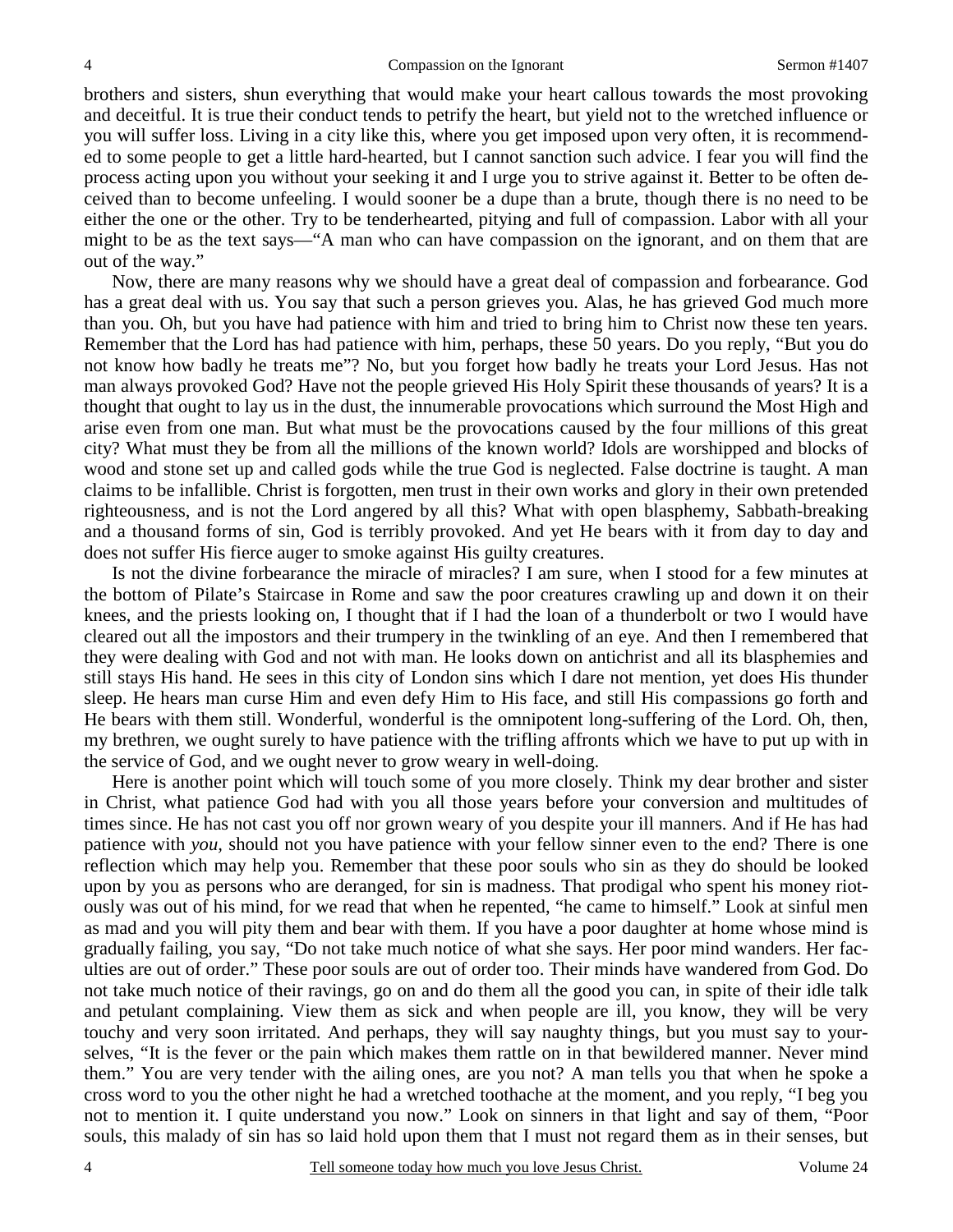must pity them." Such a view of human nature will greatly help you to have compassion on the ignorant and on them that are out of the way.

And do remember this—if you do not have compassion you cannot do them good. If you become weary of them and speak sharply, you cannot bless them and perhaps, if *you* are not the means of blessing them, nobody else may be. Ah, is it your own husband? Wife, win him, win him. Do not drive him from bad to worse by scolding him. Sister, is it your brother? Woo him and win him to Christ. Do not vex him by becoming acid and sour. I am afraid that sharpness of speech and quickness of temper may have much to answer for, since in a moment it may cut the cords with which men were being drawn in the right direction. Have compassion still. Have compassion on obstinate ignorance and willful rebellion. Remember, the more trouble it costs you to bring a soul to Christ, the greater will be your reward. In your own conscience you will feel a sweet recompense when you will in later days be able to say, "I travailed in birth for that soul." You will love it all the more because of the anguish of your spirit during its birth. I am sure it is so. That which costs us most we value most. Jabez was more honorable than his brethren because his mother bore him with sorrow. Jacob gave one portion to Joseph above his brothers because the archers had sorely shot at him and wounded him. And that portion was the more precious because the patriarch took it out of the hand of the Amorite with his sword and with his bow. If there is a soul that you have, as it were, brought to Christ by severe fighting, taking it out of the hand of the Amorite with your sword and with your bow, that soul will be more precious to you than any other. So, beloved, I pray the Holy Spirit to overshadow the company of Christian workers here present and all that are throughout the whole earth, that they may have "compassion on the ignorant, and on them that are out of the way; for that they themselves also are compassed with infirmity."

**II.** But now for the second part of our subject, which may the eternal Spirit greatly bless. COMPAS-SION AND FORBEARANCE PREEMINENTLY DWELL IN JESUS CHRIST. Though He was not compassed with any sinful infirmity, for in Him is no sin, yet physical infirmity He did take and He is, to the highest possible degree, the Lord of tenderness—

## *"His heart is made of tenderness, His heart melts with love."*

First—for I will keep to my text, and not be very long—first, He has compassion on the ignorant. That is to say, sins of ignorance Jesus readily puts away. Some of you did not know better while you lived in unregeneracy. You had been trusting in your good works, but though you might well have suspected, you did not know that they were a faulty foundation for your hope. Some of you were very diligent in outward forms and ceremonies. You had a zeal for God, but it was not according to knowledge. You did not know that salvation is to be found only in Jesus. There are many who, if they had known, would not have crucified the Lord of Glory year by year as they have done. They may say, as Paul did, "But I did it ignorantly in unbelief." Well, dear hearts, if you have been living in sin, not knowing what you were doing, if you have rejected the Savior whom you would not have rejected if you had known Him better, the Lord Jesus, our great high priest, readily blots out such sins. Come to Him. Say, "What I know not, teach me. Cleanse me from secret faults," and though you cannot now, in looking back, discover all the evil of your conduct and the sin of your life, yet nevertheless, let Him see what is in your heart, lay it bare before Him and He will have compassion on your ignorance and put away your sin forever.

But the text does not refer only to sins resulting from ignorance, but to ignorance itself. Very many persons are willfully ignorant of Christ. They might have known about Him if they would. Possibly some have come to this place this evening, who very seldom attend a place of worship, though there is one on the street in which they live. Any man in London who does not know the gospel has nobody to blame for it but himself. It would be well worth while for you to walk a hundred miles to hear Jesus Christ preached, but I thank God few of you need to walk one mile to hear the gospel. You may hear it if you will. And if you Londoners perish, you perish with the opportunity of life brought to your very doors. I have no doubt there are many living now in utter ignorance of Christ and yet they have the Bible in their houses and have Christian neighbors who would be glad enough to explain it to them, and they might go and hear the gospel if they would. It is as if the sun is shining and they shut their eyes, the thunder is pealing and they close their ears. Is not this enough to move the Lord to anger? And yet His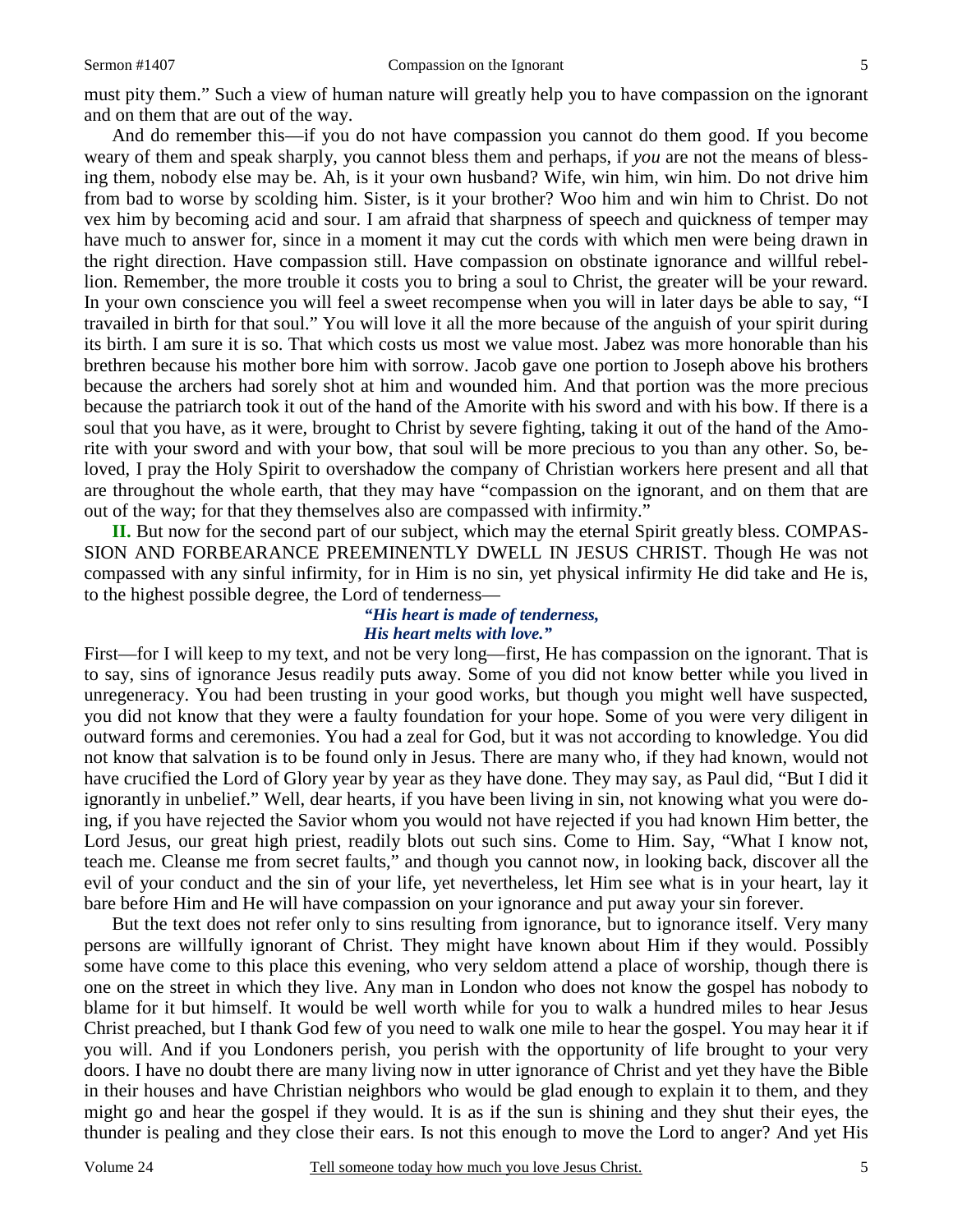patience continues. The Lord Jesus will still have compassion upon you who have been cruel to yourselves as well as contemptuous to Him. Come to Him just as you are and confess your willful blindness and He will put it away and enable you to understand the things which make for your peace.

Some are ignorant however, because they have been cast where they could not well know. They were born in an ungodly family, or thrown among godless people, or, what is much the same, among those who have only a mere formal religion. They do not know the truth, but they can scarcely be blamed for it. Well, dear hearts, Christ is able to teach you. Come and sit at His feet, for He will have compassion on your ignorance. Some are very young and therefore do not understand much. Dear young people, there are some of you here. Jesus is quite ready to have compassion on the ignorance of little children and save them. They may know but very little, but if they know Christ Jesus to be the Savior of sinners, He will have compassion on their ignorance. Alas, others are getting very old, but they are so dull that we cannot get much knowledge into their heads and their ears are dull of hearing. I sometimes have such an inquirer to talk to and I try to show great compassion to such. I have long, long ago given up estimating character by the amount of intelligence, for I sometimes find that the most intelligent are the best able to deceive me. How often in daily life we find that the most knowing are the most cunning, and the greatest scholars are the biggest rogues. We see plenty of instances in the newspapers. On the other hand, many a poor soul who cannot get two ideas into his head has got the right idea, the grand gospel idea and that fills his head and heart. He knows that Christ came into the world to save sinners and he hangs on to that. Some of the most simple-hearted people are quick of understanding in the fear of the Lord. The Lord will have compassion on such ignorance readily enough.

There are many, alas, who are ignorant, not from lack of capacity or lack of faculty, but because sin has made them so brutish that they cannot understand. Like salt cast on the soil, it has made the mind barren. This is a frightful state of heart. There are in this city of ours many who have so soaked themselves in the grossest vices that they appear to be incapable of knowing purity, delicacy, truth, holiness, or any divine excellence. They have so indulged themselves in drunkenness and chambering wantonness that you really cannot get a spiritual idea into them. They have developed backward into a mere animal and like the swine they feed on husks and have no idea above the mire they wallow in. Our City missionaries can tell us the brutal power of sin if we have never seen it for ourselves. As grace makes fools wise, so sin makes wise men fools. As grace turns stone to flesh, so sin turns flesh to stone. As grace lifts man to the angels, so sin sinks him to the devils. Sin is a murky cloud which buries the human mind in sevenfold night, which it seems impossible to pierce with a beam of day. Yet when a flash of light from God the Holy Spirit penetrates the thick Egyptian darkness of such a soul, Jesus manifests His compassion on the ignorant and proves His saving power. Oh, my brethren, what a mercy it is that the Lord Jesus Christ saves people who know very little about Him. The poor woman who touched the hem of His garment made a mistake, I suppose, in imagining that power must necessarily dwell in His clothes, but nevertheless, the Lord went with her mistake and let the virtue go even out of His robe as well as out of Himself. He will meet you, dear friend, meet you where you are and grasp the hand of even your blind and lame faith and save you. However deeply ignorant you may be, He will have compassion on your ignorance by sending forth His light and His salvation and you shall know Him and rejoice in Him. When He was here, you know, He picked up a few fishermen and tax gatherers and such like. And He set to work to teach them and how beautifully He did it! He taught them with parables and little easy words, line upon line, precept upon precept, here a little and there a little. Look at that gospel of John. Look at any of the sermons of Christ. How very different they are from the very magnificent discourses which we get from the learned and thoughtful divines of the present period. *They* preach over people's heads, but Christ preached into people's hearts. He taught so plainly and simply that anybody could understand Him. But these great doctors preach so that they do not even understand themselves. All this makes us see that our Lord had compassion on the ignorant.

I would repeat the thought that He did not teach those disciples too much at once. He gave them one idea at a time and He did not drive that out with another. He said, "I have many things to say to you, but you cannot bear them now." What He did teach was mainly simple and He left it till the Holy Spirit was given for Paul to elaborate the gospel and tell us in plain language some of the more doctrinal truths. He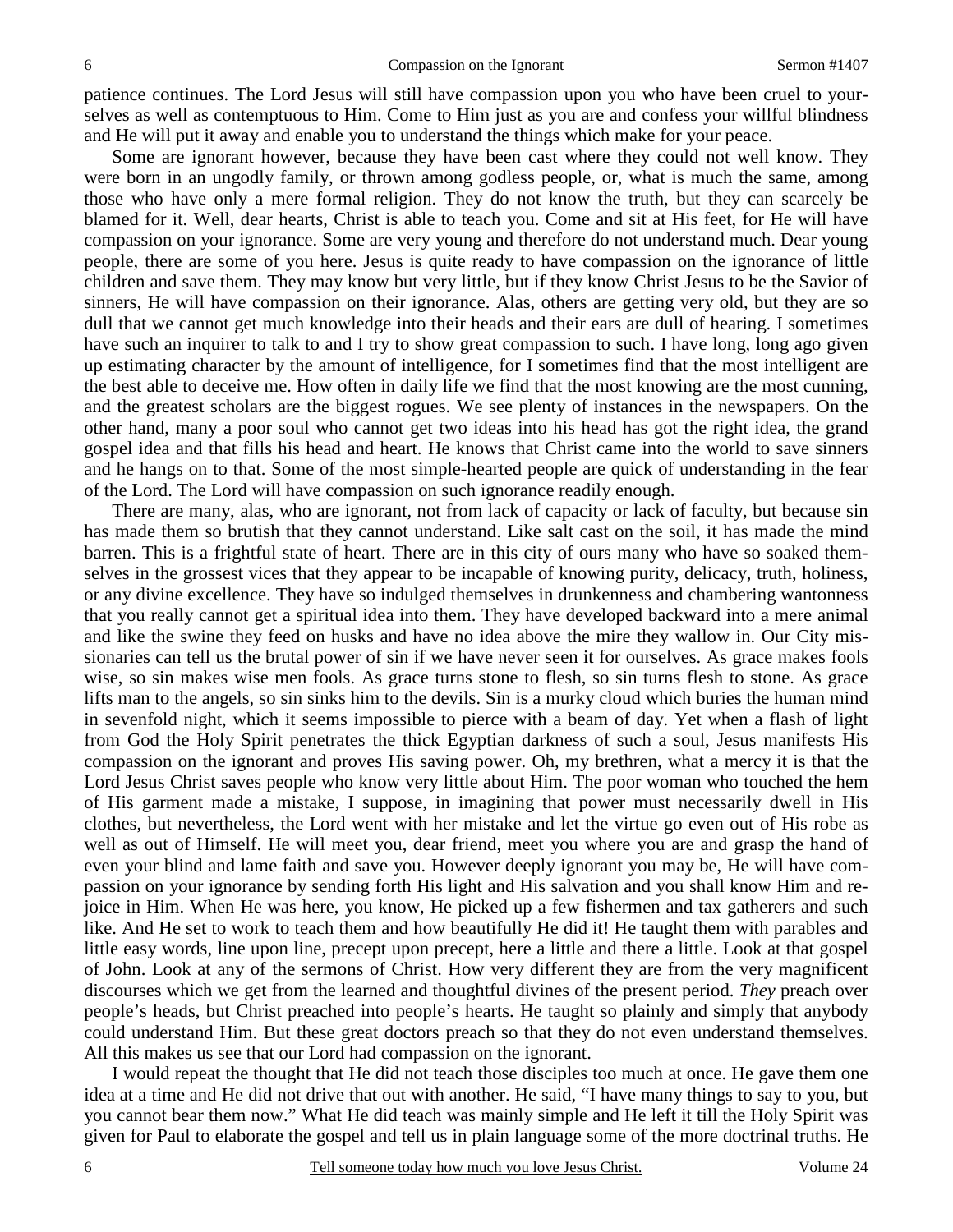was bent on teaching His disciples as much as they could receive and so He did. But He taught them no more lest they should be overfed and become unable to digest what they had received. And then how very little chiding there was in all our Lord's conversation with His pupils. He did say, "Have I been so long a time with you and yet have you not known Me, Philip?" He did have now and then, to upbraid because of the hardness of their hearts, but still what gentleness there was about such rebukes and how seldom did they occur. And He never turned one of them out of class for being stupid. If He had done that, perhaps some friend here might suppose He would turn him or her out. But out of all the twelve there was not one to whom He said, "Now, I really never shall make much of you. Your intellect is too weak." Not at all. He taught each one as much as he could receive and then said, "Go and tell it to others!" And while they told it to others they were learning it better themselves, for one of the best ways of learning a thing is trying to teach it. "What I tell you in secret that tell you upon the housetops." He was

the wisest of teachers because He was the most compassionate. And I may add here that we know this to be the case with some of us, because He has been very tender in teaching *us*. Some of our teachers wanted us to learn the big doctrines first. They did not like it because we could not at once see all the sublime truths of election and predestination. Certain of the old standards who are very orthodox—sixteen, if not eighteen, ounces to the pound—expect all new-born babes to eat meat at once. As soon as ever a person is converted they would have him know all about the sublapsarian and supralapsarian schemes. And if he does not they say, "He is a doubtful character. He is not sound." Ah, but that is not the manner of our Lord who is tender over us as a nurse with a child. He begins by working into our experience a few elementary truths and then when we get farther on, we find out something more. And as we are able to bear it, He reveals to us His truth. He does not teach us experientially all at once any more than He taught the apostles all at once, but by degrees He illuminates our minds. Our poor blind eyes could not bear sunlight at first and therefore He gives us just a little starlight, then moonlight, then twilight. Then afterwards He brings us into the high unclouded noon of the clear revelation of His love which is to be our portion in heaven. Our sight through a glass darkly is purposely made dim to suit our feeble vision for He has compassion on the ignorant. I speak, then, to everyone here who feels himself to be theologically backward and doesn't know much about the things of God's Word. Never mind, dear brother. Never mind, dear sister. Come to Jesus Christ and trust Him and He will teach you as well as save you. And if you are now untaught and unlearned, do not hold back because of that, but come forward with all hopefulness. If you do not know one letter in the alphabet from another and if you do not know one doctrine of the Word of God except that Jesus Christ came into the world to save sinners, yet come and welcome to your great High Priest, for He will have compassion on the ignorant.

But my time is almost gone and I want to speak a word upon the last point, which is that He will have compassion upon those that are out of the way, "Out of the way:" out of the right way, the narrow way, the happy way, the only way. Who are these people? Some are out of the way because they never were in it and never knew it. They have heard of it, perhaps, a little, but they have never tried it by setting one foot in it. You are not church-goers or chapel-goers, for you are altogether out of the way. You are not hearers of the gospel, not people who even practice a form of prayer. You are avowedly out of the way. Listen then, while I tell you that Jesus can have compassion on those that are out of the way. Many are in a very emphatic sense, out-of-the-way sinners. They have gone to such extravagances that they are out of the way of common morality and quite startle their careless comrades. Even those who have no religion yet say, "Well, now, you go beyond me. You are an out-of-the-way fellow." "I drink sometimes," says one man, "but as for you, you are an out-of-the-way drinker." "I," says another— "well, I—I make no pretensions to be very precise, but still I draw a line somewhere. As for you, you go beyond all bounds and are an out-of-the-way fellow altogether." Well, I have to say tonight that my Lord Jesus will have compassion on you out-of-the-way sinners. However far you have gone, only turn to Him, for pardon is freely published. Forsake your sin tonight, and come to Jesus' feet and cast yourself there and say, "I will not go till You renew me and deliver me from the guilt and bondage of my sin." He can do it; yes He will do it, for He can have compassion on out-of-the-way sinners.